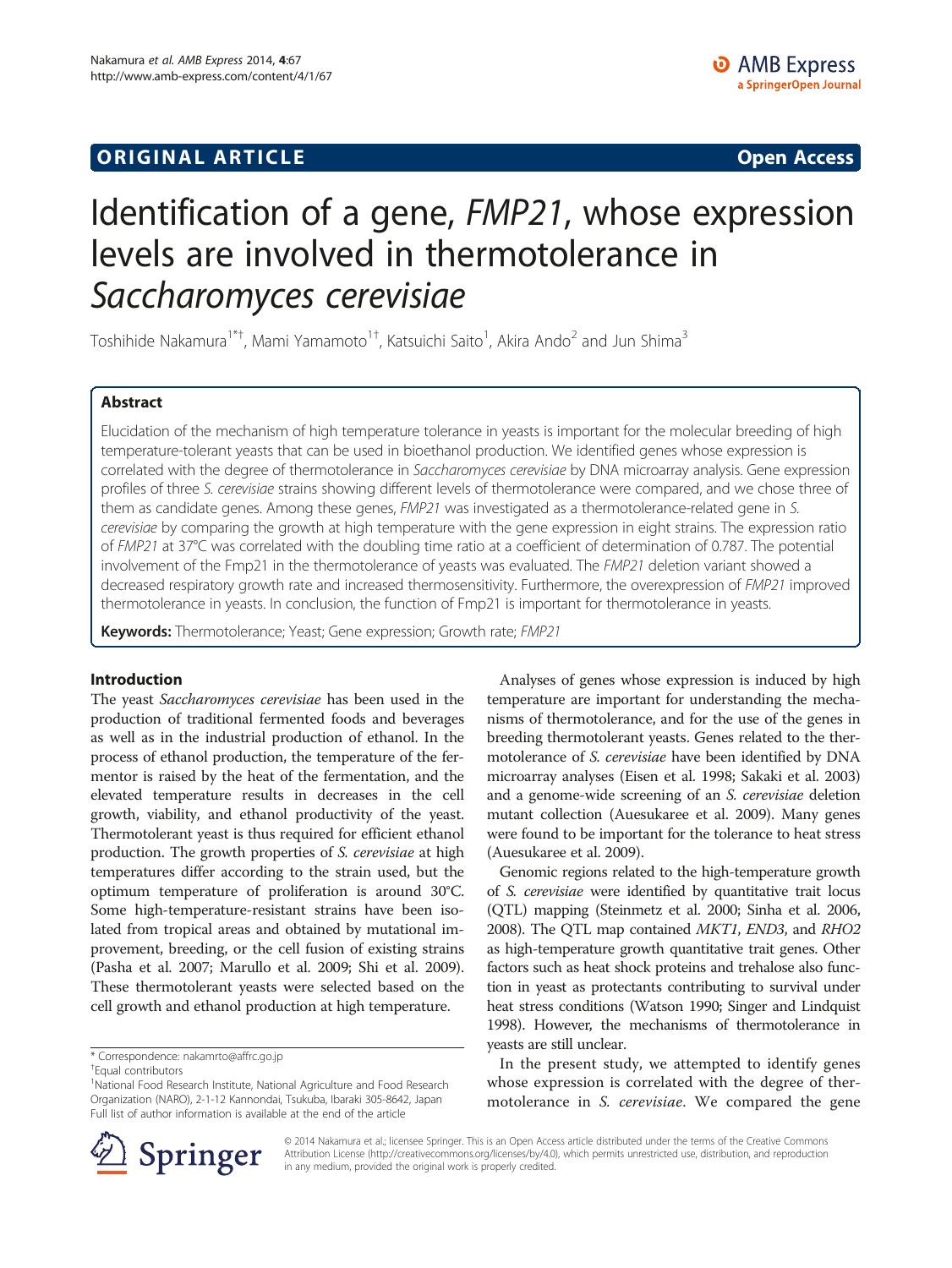expression profiles of three S. cerevisiae strains that showed different levels of thermotolerance. We investigated FMP21 as a thermotolerance-related gene in S. cerevisiae by comparing the growth at high temperature with the gene expression in eight strains.

#### Materials and methods

#### Yeast strains and growth conditions

The yeasts used in this study (Saccharomyces cerevisiae NFRI 3122, NFRI 3145, NFRI 3155, NFRI 3205, NFRI 3225, NFRI 3236, and NFRI 3314) were obtained from the Microbiological Bank at our institute (NFRI). Saccharomyces cerevisiae S288C was used as a control strain. A wild-type strain, S. cerevisiae BY4743 and the deletion strain fmp21Δ derived from BY4743 were obtained from EUROSCARF (EUROpean Saccharomyces Cerevisiae ARchive for Functional analysis). The strains were grown in YPD medium (1% yeast extract [Difco Laboratory, Detroit, MI, USA], 2% peptone [Difco Laboratory], and 2% glucose) with shaking at 140 rpm.

#### Determination of growth rates

The yeast strains were inoculated into YPD medium and incubated at 30°C for 24 h (pre-culture). Cell growth was monitored by measuring the optical density of the cultures at 600 nm  $OD_{600}$ ) using a spectrophotometer (Ultrospec 2100 pro; GE Healthcare, Freiburg, Germany). The cells were transferred to YPD medium at a starting  $OD_{600}$  of 0.1 and incubated at 30°C with shaking. The experiments were performed in triplicate. Growth rates, expressed as the time required for the cultures to double in optical density (doubling time,  $T_d$ ), were calculated by comparing the optical density at multiple time points during the linear growth phase and using the following formula:

$$
T_{d} = (t_{2} - t_{1})/[\log_{2}(\text{OD}_{2}/\text{OD}_{1})].
$$

#### Heat treatment for total RNA extraction

To confirm the heat tolerance of the strains, the cells were cultured in YPD medium under high-temperature conditions. Yeast cells were inoculated at an initial cell density of 0.1 at  $OD_{600}$  and grown to 1.0  $OD_{600}$ . Aliquots (10 mL) of exponentially growing cells were transferred to preheated conical flasks of replicates of each strain. The flasks were placed in a 37°C or 39°C water bath for 30 min.

#### DNA microarray analysis

The experimental procedures used for the RNA extraction and DNA microarray analysis have been described previously (Nakamura et al. [2008](#page-6-0)). The total RNA was quantified using a Bioanalyzer 2100 with an RNA 6000 Nano LabChip kit (Agilent Technologies, Palo Alto, CA, USA). Polyadenylated RNA (mRNA) from total RNA was

purified using Oligotex-dT30 < Super > (Takara, Kyoto, Japan) according to the manufacturer's instructions. We performed complementary DNA synthesis and labeling and array hybridization by following the Affymetrix user's manual with a one-cycle target labeling and control reagent kit (Affymetrix, Santa Clara, CA, USA) with 0.4 μg of mRNA as the template material. Labeled cDNA was hybridized to Affymetrix GeneChip Yeast 2.0 arrays (Affymetrix) for 16 h at 45°C with constant rotation at 60 rpm. Washing and staining were performed using a hybridization, wash, and stain kit (Affymetrix) on a Gene-Chip FS-450 fluidics station (Affymetrix). Fluorescence was detected using the Affymetrix 3000 GeneArray Scanner, and the image analysis of each GeneChip was performed using the GeneChip Operating System 1.4.0 (GCOS) software from Affymetrix with the standard default settings. Probe level data based on the gene expression data from two independent experiments were imported into GeneSpring GX 11.0.2 (Agilent Technologies). Following 75th percentile shift normalization, lowintensity probes subject to high degrees of noise were removed by filtering the lowest 20% of each sample and then by filtering with flags (present and marginal). For the identification of differentially expressed genes, the Filter on Confidence function was used with a t-test P-value cutoff of 0.05, and a fold change threshold of 1.0 for the gene list was generated using the Filter on Volcano Plot tool. All experiments were done in duplicate with independently grown cells.

Microarray data from the present study have been deposited in the Gene Expression Omnibus (GEO) repository at the National Center for Biotechnology Information (NCBI) under series accession no. GSE33276.

#### PCR primers and real-time RT-PCR

The oligonucleotide primer pairs listed in Table [1](#page-2-0) were designed using Primer3 [\(http://primer3.sourceforge.net/](http://primer3.sourceforge.net/)). Real-time reverse transcription polymerase chain reaction (RT-PCR) was carried out using the LightCycler 2.0 instrument in glass capillaries (Roche, Indianapolis, IN, USA). Two μg of total RNA was reverse-transcribed into cDNA in a 20-μL reaction mixture using a PrimeScript Reverse Transcriptase kit (Takara). The reaction mix consisted of 5 μL standard/diluted cDNA template (1/10 to 1/1000), 0.5 μL 10 $\times$  primer for the gene [final 0.5 μM primer, and 2.5–4 mM MgCl<sub>2</sub>], 2  $\mu$ L water, and 2  $\mu$ L FAST-START DNA Master SYBR Green I mix (Roche). The reaction conditions were as follows: initial denaturation at 95°C for 10 min, followed by 38 cycles of denaturation at 95°C for 10 s, annealing at 60°C for 10 s, and extension at 72°C for 10 s. The progress of real-time fluorescent PCR was monitored at 530 nm.

The PCR products were verified with both a melting curve analysis and DNA gel electrophoresis. To establish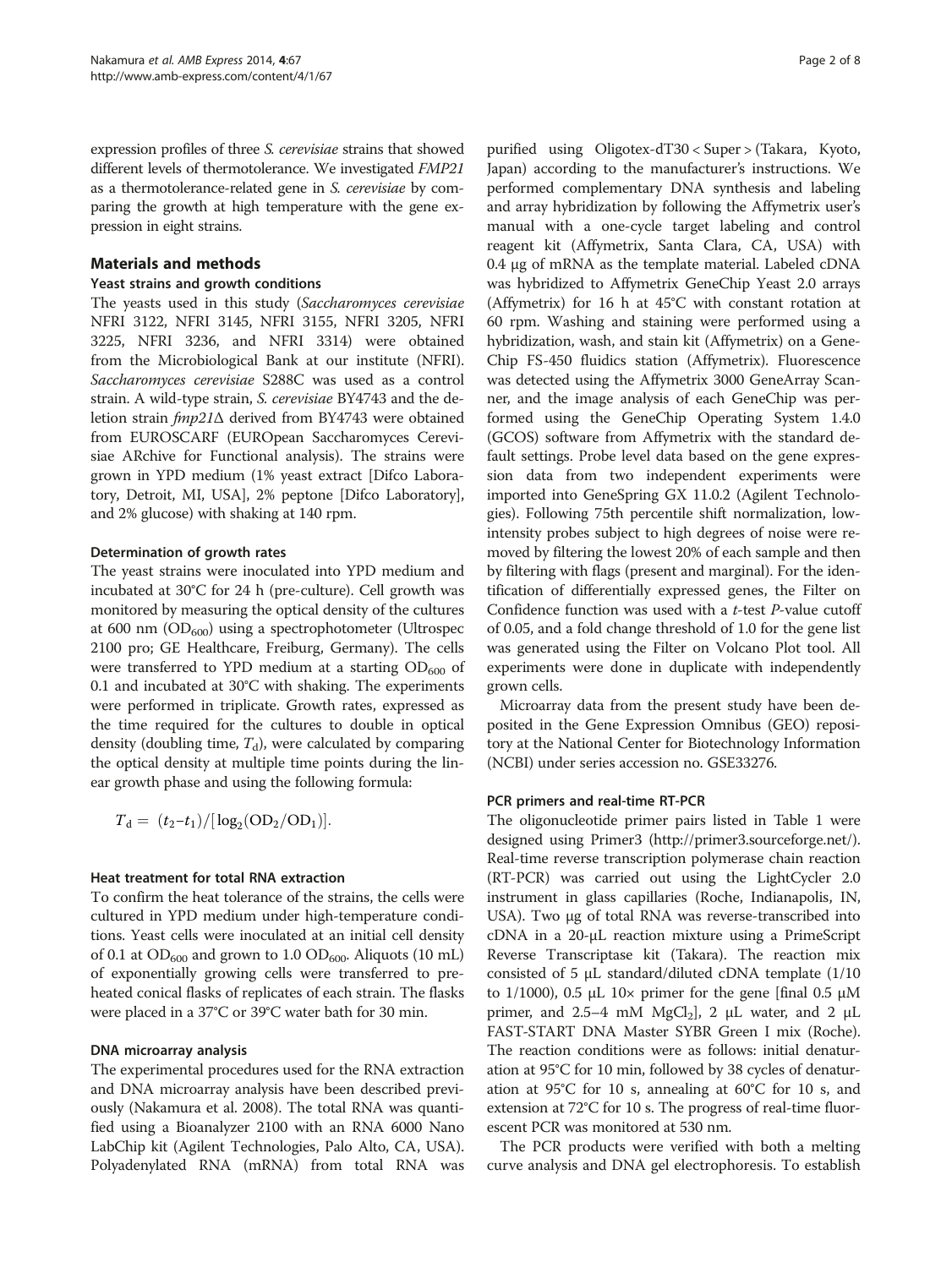<span id="page-2-0"></span>Table 1 List of primers used in this study

| Primer                                          | Nucleotide sequence (5'-3')                        | <b>Target ORF</b>      |
|-------------------------------------------------|----------------------------------------------------|------------------------|
| Real-time PCR experiments                       |                                                    |                        |
| YER034W-F                                       | CACCCAGTGATAGAAAGTACCG                             | YFR034W                |
| YFR034W-R                                       | <b>TCCTCATAGTACCTGTCCTCG</b>                       | YFR034W                |
| prm5-F                                          | GCAATTTTGCGGGTTTCCTTA                              | <b>PRM5 (YIL117C)</b>  |
| prm5-R                                          | <b>TCGTCGCTCGATAACGGTA</b>                         | <b>PRM5 (YIL117C)</b>  |
| <b>YBR269C-F</b>                                | <b>TCGCAAGAGGCAATAGATCAG</b>                       | <b>FMP21 (YBR269C)</b> |
| YBR269C-R                                       | <b>TCGAATTCAGGTATGGTCTTGG</b>                      | FMP21 (YBR269C)        |
| Act1-F                                          | AGCCTTCTACGTTTCCATCC                               | ACT1                   |
| Act1-R                                          | CTTTCAGCAGTGGTGGAGAA                               | ACT1                   |
| Construction of the FMP21-overexpressing strain |                                                    |                        |
| URA3-F                                          | CAGGGTCCATAAAGCTTT                                 |                        |
| URA3-R                                          | <b>TTTATAAAGGCCATGAAGCT</b>                        |                        |
| TDH3 pro-F                                      | GGAAAGAAAAAGCTTCATGGCCTTTATAAAAACACGCTTTTTCAGTTC   |                        |
| TDH3 pro-R                                      | <b>TTTGTTTGTTTATGTGTGTT</b>                        |                        |
| FMP21-A                                         | AACGCACTCAAGGTTTTGG                                |                        |
| FMP <sub>21-B</sub>                             | AAGATGAATTGAAAAGCTTTATGGACCCTGTAGTTCTTCTTTTATTATT  |                        |
| FMP21-C                                         | GTTTCGAATAAACACACATAAACAAACAAAATGTTGTGCGCCATCAAAAG |                        |
| FMP21-D                                         | <b>GTATGAATGTGCCCAGTGTA</b>                        |                        |

the external standard curves for the quantification of each gene, the purified PCR products were diluted in a 10-fold series (1/10 to 1/10000) and analyzed with the new assay. The expression data and associated technical errors on duplicates were calculated by using LightCycler Software 4.0 (Roche). The expression levels for each sample were normalized for the expression of ACT1.

The gene expression rate is based on the expression levels of the target gene versus the reference gene (ACT1). We confirmed that the ACT1 expression was stable under high temperature conditions by comparing it with the expression of ALG9, which is considered a suitable reference gene for real-time RT-PCR (Teste et al. [2009](#page-7-0)). The gene expression ratio is given as the ratio of the target gene expression rate after heat treatment to that in non-treated controls.

## Assay for thermotolerance

Yeast strains were precultured in YPD medium until the log phase. Then, the preculture was inoculated into 5 ml of YPD medium and shaken at 70 rpm under aerobic conditions at 30°C or 39°C. The  $OD_{660}$  was automatically recorded with an Advantec TVS062CA biophotorecorder (Advantec Toyo Co. Ltd., Tokyo, Japan).

## Construction of FMP21-overexpressing strains

We constructed an FMP21-overexpressing strain based on a previously reported method (Hasegawa et al. [2012](#page-6-0)) using the primer set listed in Table 1. Briefly, the promoter region of the glyceraldehyde-3-phosphate

dehydrogenase gene (TDH3), which allows constitutive expression at a high level, was fused with the URA3 marker gene and then inserted upstream of the start codon of the FMP21 gene in BY4743. The resultant FMP21-overexpressing strains (MATa/α ura3Δ0 URA3-  $P_{TDH3}$ -FMP21) and control strains (MATa/α ura3Δ0 URA3) were analyzed for FMP21 expression levels and thermotolerance. The expression levels of FMP21 were determined by real-time RT-PCR as described above.

## Results

## Screening of thermotolerance-related genes by DNA microarray analysis

We used three yeast strains: a thermotolerant strain, NFRI 3236; a thermosensitive strain, NFRI 3155; and a standard strain, S288C (Figure [1\)](#page-3-0). The doubling times  $(T_d)$  of NFRI 3236, NFRI 3155 and S288C at 39°C were shown to be 1.75, 2.90 and 2.11 h, respectively. On the other hand, the  $T_d$  values of NFRI 3236, NFRI 3155 and S288C at 30°C, a standard growth condition for the strains, showed no significant differences and were 1.15, 1.28 and 1.34 h, respectively.

We performed DNA microarray experiments in order to compare gene expression responses to the heat treatment at 39°C with the gene expressions in non-treated control cells. We first selected genes (441 genes) that showed a higher than 1.5-fold change in their expression in both NFRI 3236 and S288C, and then selected genes that showed  $a > 1.5$  ratio of fold-change values of NFRI 3236 to S288C or of S288C to NFRI 3155. We then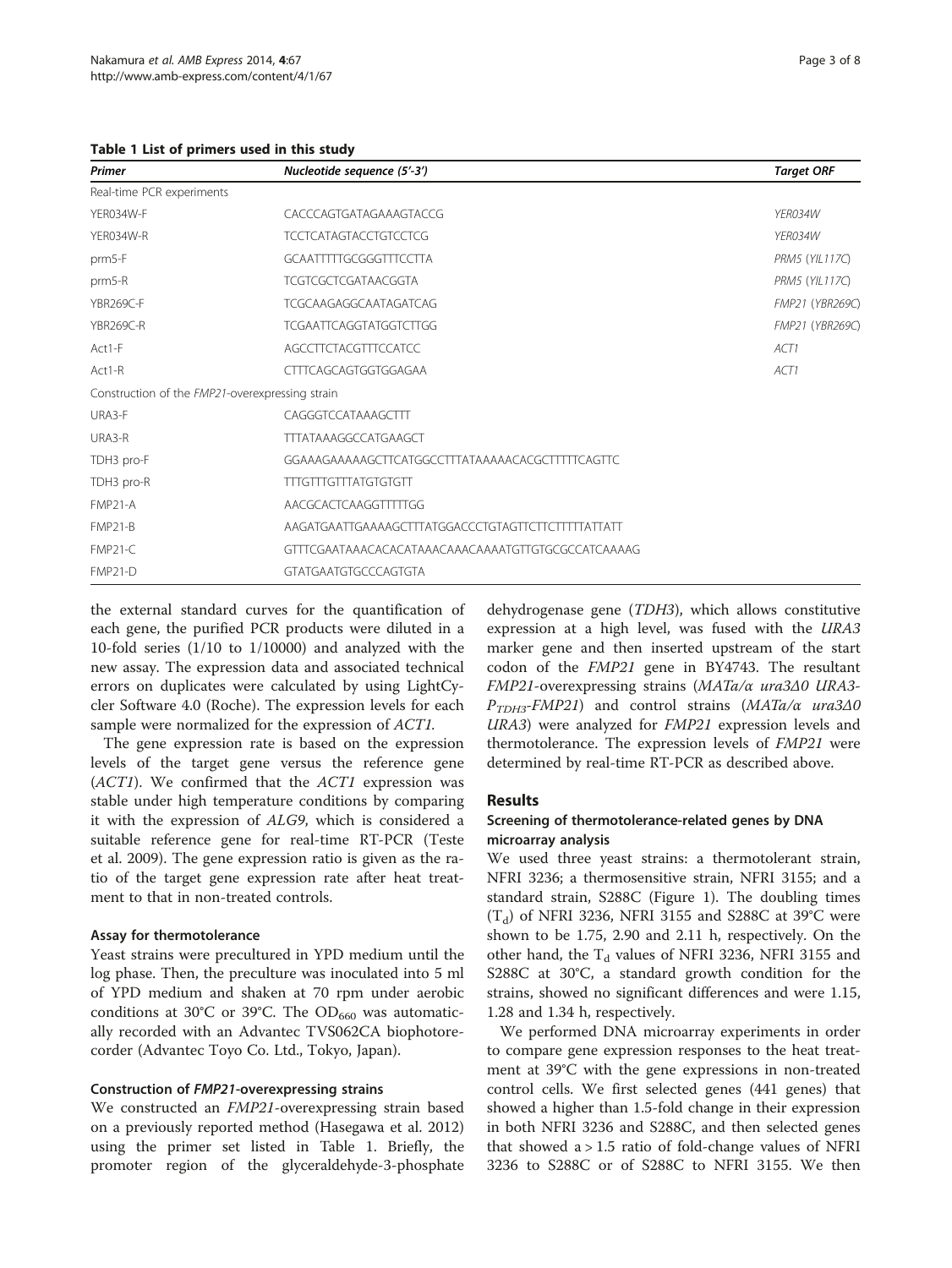<span id="page-3-0"></span>

selected three genes whose expression ratios were correlated with the level of thermotolerance in the three strains (Table 2). The fold-change values of YER034W, YIL117C (PRM5) and YBR269C (FMP21) were more clearly correlated with the rank order of thermotolerance. We thus chose YER034W, PRM5 and FMP21 as candidate thermotolerance-related genes.

## Expression analysis of the three candidates by real-time RT-PCR

We verified the expression of YER034W, PRM5 and FMP21 in NFRI 3236, NFRI 3155 and S288C under heat stress conditions. The expression ratio (i.e., the expression level at high temperature/the expression level at 30° C) of each candidate gene was measured by real-time RT-PCR (Figure [2](#page-4-0)). The ACT1 gene was used as the expression standard. The expression ratio of FMP21 was 3.47 in NFRI 3155, 4.50 in S288C and 8.50 in NFRI 3236, and it increased (statistically significant at  $P < 0.05$ ) according to the thermotolerance of the yeast strains. However, the expression ratios of YER034W and PRM5 showed no relationship with the thermotolerance of the yeast strains.

## Relationship between the expression of FMP21 and the thermotolerance of yeast strains

To assess the relationship between the expression of the FMP21 gene and the thermotolerance of yeast strains,

we measured the expression levels at 30°C, 37°C, and 39°C in five strains (NFRI 3122, NFRI 3145, NFRI 3205, NFRI 3225, and NFRI 3314) in addition to the three strains described above (eight strains total). Figure [3](#page-4-0) is a graph plotting the expression ratios of FMP21 against the  $T_d$  ratio. With the heat treatment of 37°C, the increase of the expression ratio of FMP21 by heat treatment was correlated with the  $T<sub>d</sub>$  ratio at a coefficient of determination of 0.787. In contrast, there was weak correlation at 39°C (coefficient of determination, 0.418).

## Disruption and overexpression of the FMP21 gene

To determine whether Fmp21 plays a role in the response to heat stress, we examined the growth ability of the FMP21 deletion strain (fmp21Δ) in YPD medium at 39°C (Figure [4\)](#page-5-0). The growth ability of  $fmp21∆$  in YPD medium at 30°C was nearly the same as that of the wildtype strain; however, there was a reduction in the growth rate of  $fmp21\Delta$  in the late growth phase. Under the high temperature condition,  $fmp21∆$  showed a slower growth rate than the wild-type strain in the log-phase. This result revealed that the deletion of FMP21 increased the sensitivity to high temperature.

To evaluate the phenotype of FMP21 overexpression, we constructed FMP21-overexpressing strains and compared their thermotolerance with that of the control strains. FMP21 was overexpressed using promoter sequences of the highly expressed TDH3 gene. Then we

Table 2 Selected genes and their expression values in DNA microarray analysis

| Gene              | Fold change |       |                         | Descriptions of gene products                                                                                                                     |
|-------------------|-------------|-------|-------------------------|---------------------------------------------------------------------------------------------------------------------------------------------------|
|                   |             |       | NFRI3236 S288C NFRI3155 |                                                                                                                                                   |
| FMP <sub>21</sub> | 3.68        | 2.18  | 1.35                    | Putative protein of unknown function; the authentic, non-tagged protein is detected in highly purified<br>mitochondria in high-throughput studies |
| YFR034W 3.10      |             | 1.51  | 0.49                    | Putative protein of unknown function; non-essential gene; expression induced upon calcium shortage                                                |
| PRM <sub>5</sub>  | 48.21       | 23.05 | 15.07                   | Pheromone-regulated protein, predicted to have 1 transmembrane segment; induced during cell integrity<br>signaling                                |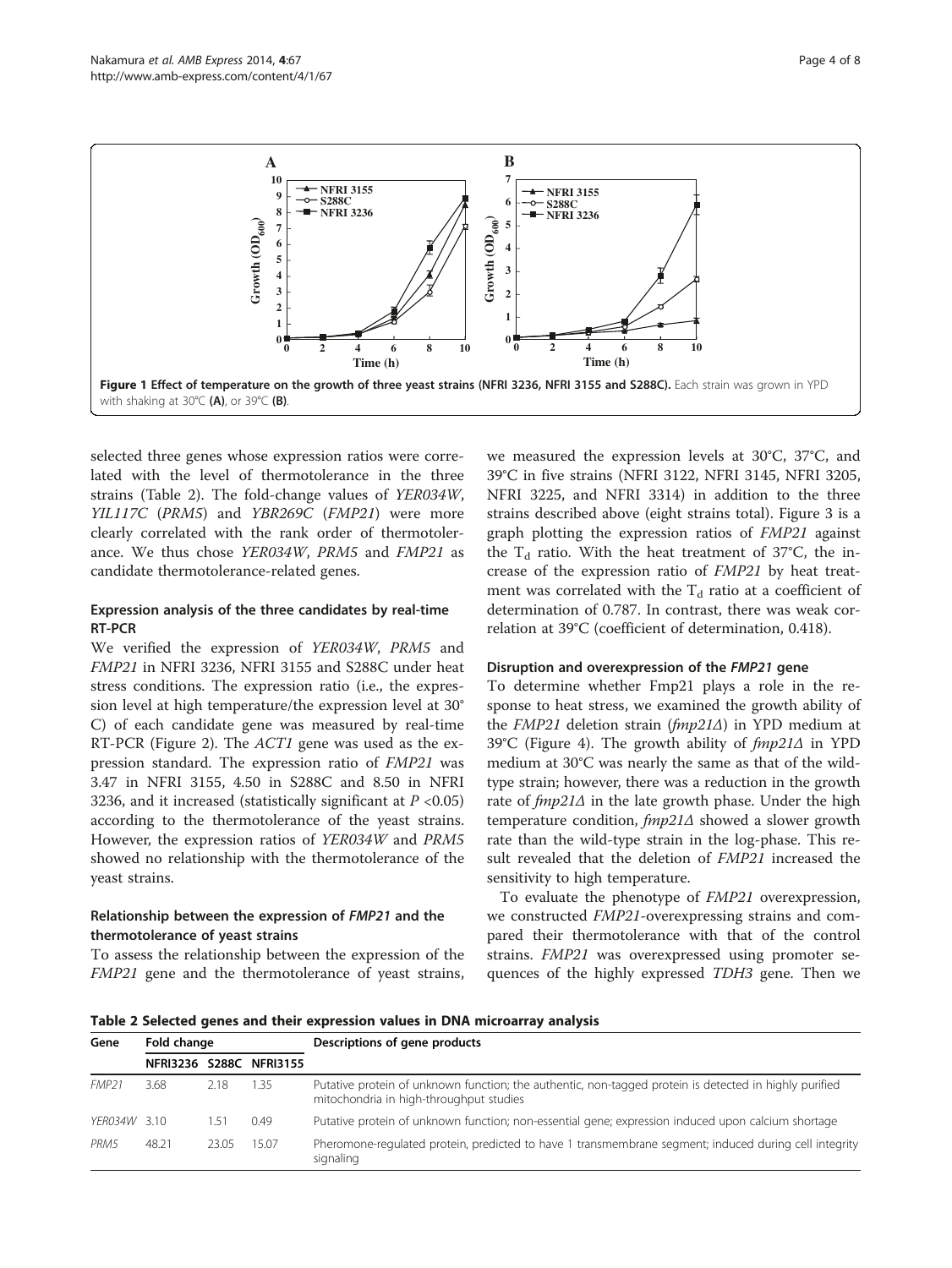<span id="page-4-0"></span>

confirmed the mRNA expression of FMP21 by real-time RT-PCR (Figure [5\)](#page-5-0). In the FMP21-overexpressing strains (BY4743/PTDH3-FMP21), the transcriptional expression level of FMP21 was approximately 6-fold higher under non-stress conditions and was approximately 3-fold higher at 39°C (the differences are statistically significant at  $P \leq 0.01$ ). Overexpression of  $FMP21$  had no effect on the growth rate at 30°C (Figure [6\)](#page-5-0). The growth rate of FMP21-overexpressing strains was higher than that of the control strains when the cells were incubated at 39°C (Figure [6](#page-5-0)). These results suggested that yeast strains with enhanced FMP21 expression exhibited the improved thermotolerance.

## **Discussion**

We found a correlative increase of FMP21 expression along with the increase in growth rate at high temperature in yeast strains. The results of our DNA microarray analysis using three strains showed increased expression ratios under heat conditions for FMP21, YER034W and PRM5. However, in the verification test, the expression rate of YER034W showed the lowest correlation among the three genes. In addition, the expression rate of PRM5 was significantly increased by heat treatment only in the NFRI3236 strain. The expression levels in some of the genes were very different among the yeast strains, which had different genetic backgrounds. PRM5 is also one of the genes whose expression strongly depends on the genetic backgrounds of the strains.

The expression ratio of FMP21 induced by heat treatment was significantly correlated with the growth ratio at 37°C. However, there was a weak correlation at 39°C. Generally, S. cerevisiae strains show various levels of thermotolerance depending on their genetic backgrounds. The maximum temperature for growth is under about 40°C. The strains used in this study grew unstable at 39°C, and there is therefore a high possibility that the gene expressions at 39°C would also be unstable. Therefore, we

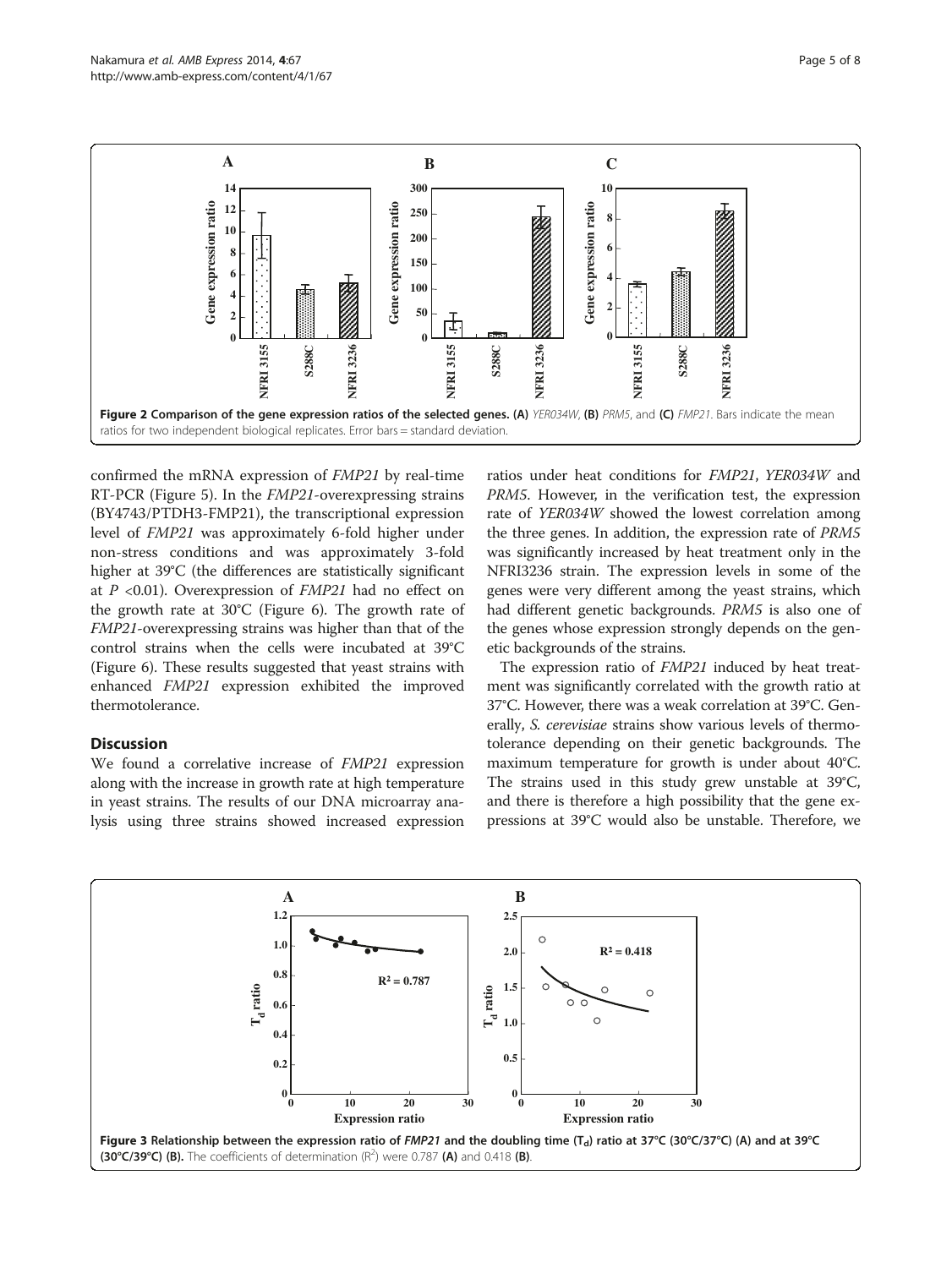5

<span id="page-5-0"></span>

speculated that the unstable gene expressions at 39°C may have been responsible for the relatively low value of the coefficient of determination.

In yeasts, Hsf1 and Msn2/4 are major transcription factors to respond to heat stress. Hsf1 and Msn2/4 bind to heat shock elements (HSEs) and stress response elements (STREs), respectively, in the promoter region of





heat shock proteins and activate the expression of target gene transcription (Morano et al. [2012](#page-6-0)). Although the expression of FMP21 was induced by heat stress, we did not find the typical consensus sequences of HSEs and STREs in the promoter region of FMP21. The FMP21 expression may be controlled by unknown mechanisms. In contrast to the expression pattern of FMP21, Sakaki et al. ([2003\)](#page-6-0) reported that the expressions of mitochondrial genes were repressed in yeast cells grown at 37°C. We are interested in the functions of Fmp21—specifically whether this protein is involved in the repression of mitochondrial genes in 37°C cultivation.

FMP21 encodes a protein localized in mitochondria, but its function is still unknown (Reinders et al. [2006](#page-6-0)). Steinmetz et al. [\(2002\)](#page-7-0) reported that the FMP21 deletion variant showed a decreased rate of respiratory growth. We also confirmed that the  $fmp21\Delta$  strains showed a decreased growth rate in medium containing glycerol as a sole carbon source (data not shown). The  $fmp21\Delta$ strains showed a decreased growth rate after diauxic shift, suggesting that one of the functions of Fmp21 is to contribute to the respiratory metabolism in mitochondria of yeasts. After diauxic shift, yeasts are stressed by the lack of nutrients and by the accumulation of toxic metabolites such as ethanol. Outten et al. ([2005](#page-6-0)) reported that the FMP21 deletion variant was hyperoxia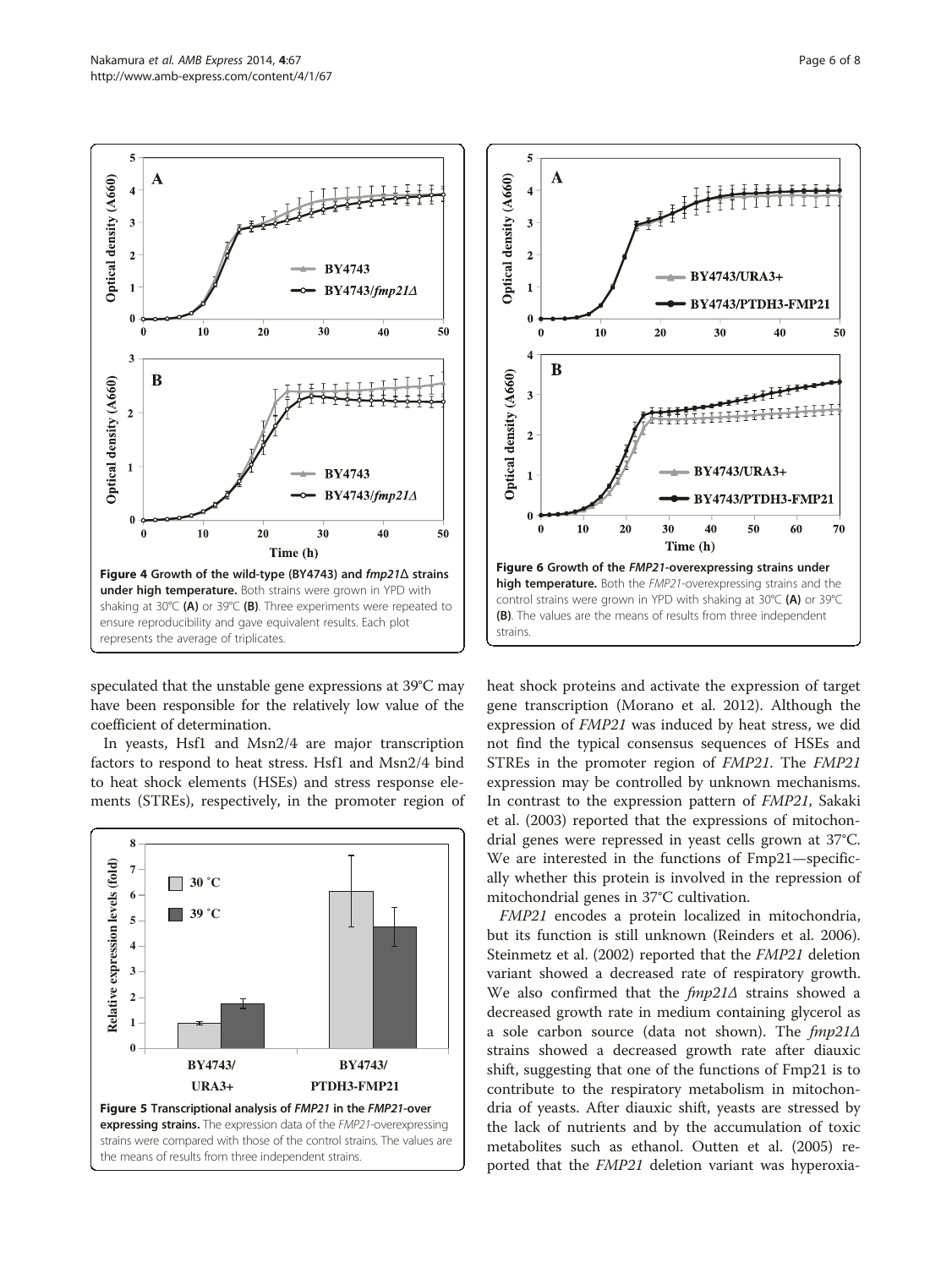<span id="page-6-0"></span>sensitive. The absence of Fmp21 may render the mitochondrial function more stress-sensitive.

The FMP21 deletion variant was a thermosensitive strain. As growth delay was observed in the late log phase, fmp21∆ strains might be sensitive to ethanol under high temperature conditions. However, the sensitivity to 5% (v/v) ethanol of  $fmp21\Delta$  strains was similar to that of the wild-type strain at 30°C (data not shown). Thus it is unlikely that a function of Fmp21 is involved in ethanol tolerance. We therefore consider that the function of Fmp21 is important for the thermotolerance of yeasts.

The increased accumulation of thermoprotectants in yeasts occasionally leads to increased thermotolerance. The overexpression of heat shock proteins and the enzyme for trehalose synthesis have been shown to successfully enhance the thermotolerance of yeasts (Cheng et al. 1992; An et al. 2011). In this study, the FMP21 gene was overexpressed using the promoter region of the TDH3 gene. Although the expression of TDH3 was decreased under high temperature (based on the DNA microarray analysis data), the expression of FMP21 in the FMP21-overexpressing strains was higher than that in the control strains. The overexpression of the FMP21 gene enhanced the thermotolerance of yeasts in aerobic cultures. As the overexpression of the FMP21 gene also enhanced the growth in static cultures under high temperature conditions, there was no significant difference in ethanol productivity (data not shown). These results suggest that Fmp21 contributes to thermotolerance of yeasts, and that it may protect mitochondria against high temperature-related damages.

Thermotolerant yeast strains are still required in bioindustries. Various approaches have been adopted in an attempt to improve the thermotolerance of yeast strains, including the use of mating, fusion or genetic hybridization (Pasha et al. 2007; Marullo et al. 2009; Shi et al. 2009). However, these approaches were based on stochasticity and used various yeast strains with different genetic backgrounds. It is thus difficult to draw conclusions from these studies that would help in the acquisition of more thermotolerant strains. The results presented here are applicable to various strains that have different genetic backgrounds. It may also be possible to use these results to quantify and evaluate thermotolerance, and for the systematic construction of more thermotolerant strains.

#### Competing interests

The authors declare that they have no competing interests.

#### Acknowledgements

This work was partly supported by a grant from the Ministry of Agriculture, Forestry and Fisheries of Japan (Rural Biomass Research Project, BEC-BC050, BEC-BC051), and Advanced Low Carbon Technology Research and Development Program of Japan (ALCA) of Japan Science and Technology Agency (JST).

#### Author details

<sup>1</sup>National Food Research Institute, National Agriculture and Food Research Organization (NARO), 2-1-12 Kannondai, Tsukuba, Ibaraki 305-8642, Japan. 2 NARO Institute of Vegetable and Tea Science, 360 Kusawa, Ano, Tsu, Mie 514-2392, Japan. <sup>3</sup> Ryukoku University, Fukakusa Tsukamotohon-cho, Fushimi-ku, Kyoto, Kyoto 612-8577, Japan.

#### Received: 4 August 2014 Accepted: 9 August 2014 Published online: 23 August 2014

#### References

- An MZ, Tang YQ, Mitsumasu K, Liu ZS, Shigeru M, Kenji K (2011) Enhanced thermotolerance for ethanol fermentation of Saccharomyces cerevisiae strain by overexpression of the gene coding for trehalose-6-phosphate synthase. Biotechnol Lett 33:1367–1374, doi:10.1007/s10529-011-0576-x
- Auesukaree C, Damnernsawad A, Kruatrachue M, Pokethitiyook P, Boonchird C, Kaneko Y, Harashima S (2009) Genome-wide identification of genes involved in tolerance to various environmental stresses in Saccharomyces cerevisiae. J Appl Genet 50:301–310, doi:10.1007/BF03195688
- Cheng L, Hirst K, Piper PW (1992) Authentic temperature-regulation of a heat shock gene inserted into yeast on a high copy number vector. Influences of overexpression of HSP90 protein on high temperature growth and thermotolerance. Biochim Biophys Acta 1132:26–34, doi:10.1016/0167-4781(92) 90048-5
- Eisen MB, Spellman PT, Brown PO, Botstein D (1998) Cluster analysis and display of genome-wide expression patterns. Proc Natl Acad Sci U S A 95:14863–14868, doi:10.1073/pnas.95.25.14863
- Hasegawa S, Ogata T, Tanaka K, Ando A, Takagi H, Shima J (2012) Overexpression of vacuolar H<sup>+</sup>-ATPase-related genes in bottom-fermenting yeast enhances ethanol tolerance and fermentation rates during high-gravity fermentation. J Inst Brew 118:179–185, doi:10.1002/jib.32
- Marullo P, Mansour C, Dufour M, Albertin W, Sicard D, Bely M, Dubourdieu D (2009) Genetic improvement of thermo-tolerance in wine Saccharomyces cerevisiae strains by a backcross approach. FEMS Yeast Res 9:1148–1160, doi:10.1111/j.1567-1364.2009.00550.x
- Morano KA, Grant CM, Moye-Rowley WS (2012) The response to heat shock and oxidative stress in Saccharomyces cerevisiae. Genetics 190:1157–1195, doi:10.1534/genetics.111.128033
- Nakamura T, Mizukami-Murata S, Ando A, Murata Y, Takagi H, Shima J (2008) Changes in gene expression of commercial baker's yeast during an air-drying process that simulates dried yeast production. J Biosci Bioeng 106:405–408, doi:10.1263/jbb.106.405
- Outten CE, Falk RL, Culotta VC (2005) Cellular factors required for protection from hyperoxia toxicity in Saccharomyces cerevisiae. Biochem J 388:93–101, doi:10.1042/BJ20041914
- Pasha C, Kuhad RC, Rao LV (2007) Strain improvement of thermotolerant Saccharomyces cerevisiae VS strain for better utilization of lignocellulosic substrates. J Appl Microbiol 103:1480–1489, doi:10.1111/j.1365- 2672.2007.03375.x
- Reinders J, Zahedi RP, Pfanner N, Meisinger C, Sickmann A (2006) Toward the complete yeast mitochondrial proteome: multidimensional separation techniques for mitochondrial proteomics. J Proteome Res 5:1543–1554, doi:10.1021/pr050477f
- Sakaki K, Tashiro K, Kuhara S, Mihara K (2003) Response of genes associated with mitochondrial function to mild heat stress in yeast Saccharomyces cerevisiae. J Biochem 134:373–384, doi:10.1093/jb/mvg155
- Shi DJ, Wang CL, Wang KM (2009) Genome shuffling to improve thermotolerance, ethanol tolerance and ethanol productivity of Saccharomyces cerevisiae. J Ind Microbiol Biotechnol 36:139–147, doi:10.1007/s10295-008-0481-z
- Singer MA, Lindquist S (1998) Thermotolerance in Saccharomyces cerevisiae: the Yin and Yang of trehalose. Trends Biotechnol 16:460–468, doi:10.1016/S0167-7799(98)01251-7
- Sinha H, Nicholson BP, Steinmetz LM, McCusker JH (2006) Complex genetic interactions in a quantitative trait locus. PLoS Genet 2:e13, doi:10.1371/journal.pgen.0020013
- Sinha H, David L, Pascon RC, Clauder-Münster S, Krishnakumar S, Nguyen M, Shi G, Dean J, Davis RW, Oefner PJ, McCusker JH, Steinmetz LM (2008) Sequential elimination of major-effect contributors identifies additional quantitative trait loci conditioning high-temperature growth in yeast. Genetics 180:1661–1670, doi:10.1534/genetics.108.092932